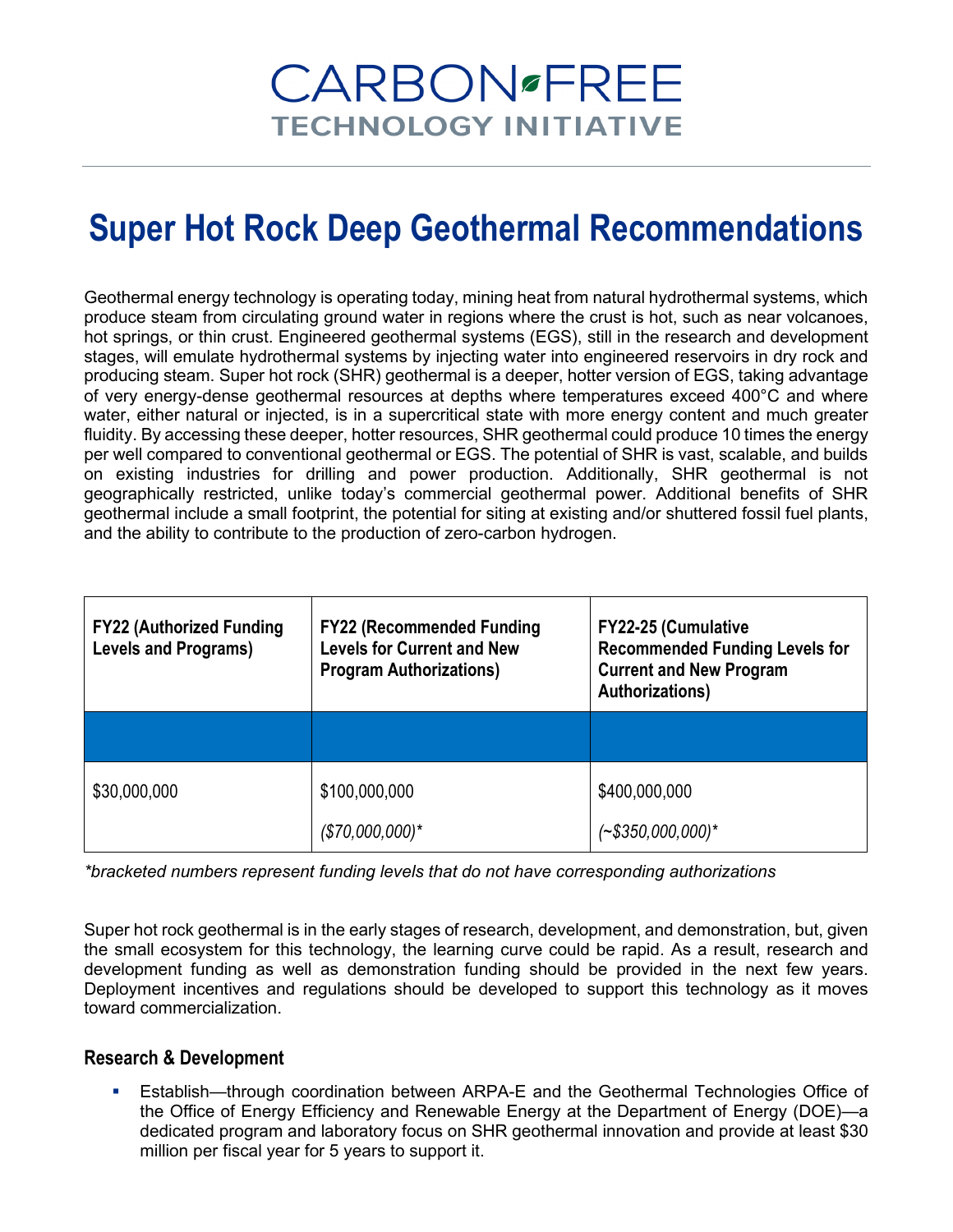Establish an initiative tasked with researching and developing super deep energy drilling and conducting field-based pilots to support and to inform commercial-scale SHR geothermal demonstrations.

#### **Demonstration**

- Provide \$70 million per fiscal year, at a minimum, to support one or multiple demonstrations.
- Establish and fund a program for first-of-a-kind (FOAK) and next-of-a-kind (NOAK) SHR geothermal demonstration projects involving "shallow SHR" resources near existing hydrothermal and magmatic resources using rotary drilling technology.
- Establish and fund a program for FOAK and NOAK demonstration projects involving innovative drilling methods, such as energy drilling, to depths of 10 kilometers or more.
- Establish and fund a project to develop the capabilities of converting fossil-based electric generating units (EGUs) to utilize steam from the SHR geothermal process.
- Accelerate the development of demonstration projects with aggressive federal cost-share, potentially at an 80/20 split, and encourage public-private collaboration and partnerships, particularly with the oil and gas industry.

#### **Deployment**

- Establish a production or investment tax credit for SHR geothermal like those offered to wind and solar, with authorization through 2035 and options for monetization.
- Establish risk reduction tax incentives, such as tax write-offs for well failures, to help advance SHR geothermal drilling through more projects.
- **Establish incentives for the production of steam from SHR projects.**
- Establish tax credits or loan guarantees to the oil and gas drilling industry to utilize drilling expertise to solve engineering issues, utilize drilling equipment to drill wells, and engage in the SHR geothermal market.
- Establish incentives for the development and use of energy drilling.

#### **Regulatory Clarity**

- **•** Direct the Environmental Protection Agency to conduct a review and/or develop federal regulations for SHR geothermal projects in anticipation of future projects.
- Direct federal agencies, including the Bureau of Land Management and the U.S. Forest Service, to assess how SHR project permitting on federal lands could be conducted.
- Provide federal funding for states to develop geoscience expertise and oversight capabilities for a possible new Underground Injection Control (UIC) well class.